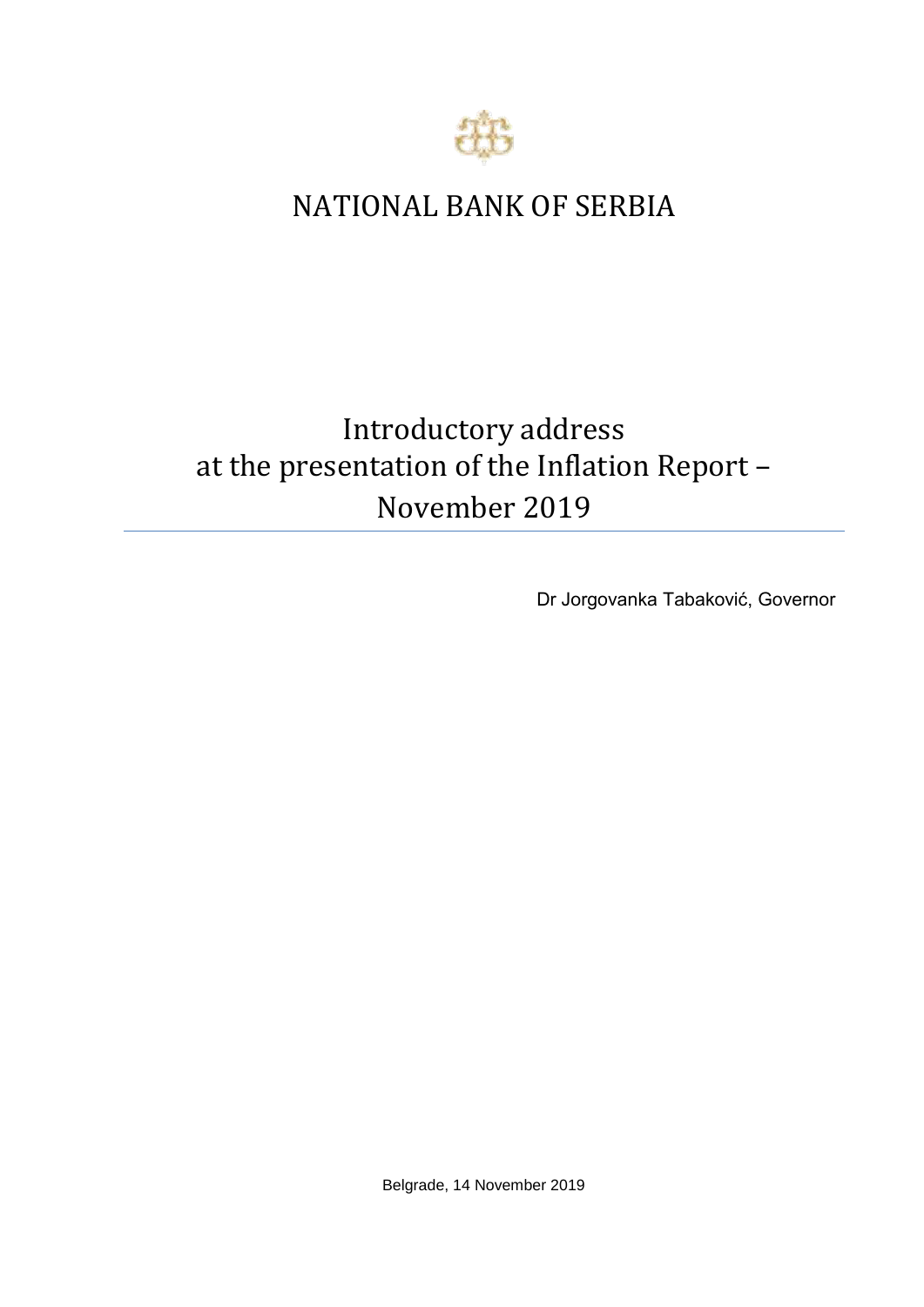#### *Ladies and gentlemen, esteemed members of the press, dear colleagues,*

Welcome to the presentation of the November *Inflation Report*.

Since our last gathering in August, inflation has remained low and stable, favourable fiscal trends have continued, while economic, investment and export activity gathered momentum. Stepped up investment deserves a special note, as it pushed GDP growth in Q3 beyond our expectations, prompting an upward revision of the 2019 growth forecast – to 3.6%, instead of the previous 3.5%. Given that domestic factors successfully compensate for the weaker external demand, favourable macroeconomic trends are expected to continue in the period ahead.

At this press conference we will present our view of the current and expected macroeconomic developments.

# *Inflation is low and stable for the sixth consecutive year and is expected to remain so in the period ahead.*

Same as in the neighbouring countries, lower contributions of unprocessed food and energy prices set the y-o-y inflation in Serbia on a downward path over the past months. In October, inflation measured 1.0% y-o-y. Since the start of the year, core inflation has hovered between 1.1% and 1.5% y-o-y, suggesting that low inflationary pressures are of a more permanent nature, despite positive trends in the labour market.

According to our November projection, **inflation will continue to move at low levels in the coming period**, as confirmed by the inflation expectations of financial and corporate sectors for one and two years ahead.



# *As a result of the preserved macroeconomic and financial stability and improved business environment, investment remains the key factor of economic acceleration.*

**Economic activity has been on the rise for twenty quarters in a row. In Q3 2019, GDP growth sped up to 4.7%** relative to the same period the year before. Given that external demand slowed down additionally, such growth acceleration is a signal of the rising contribution of domestic factors. The key factor of economic acceleration in Q3, on the production side, was the construction sector whose growth stepped up to around 35% y-o-y owing to intensified works on the transport and energy infrastructure. Faster economic growth was enabled by the activation of earlier investment, which helped the manufacturing exports to pick up from 5% in the first half of the year to almost 9% in Q3. Continued implementation of infrastructure projects, further improvement in the business environment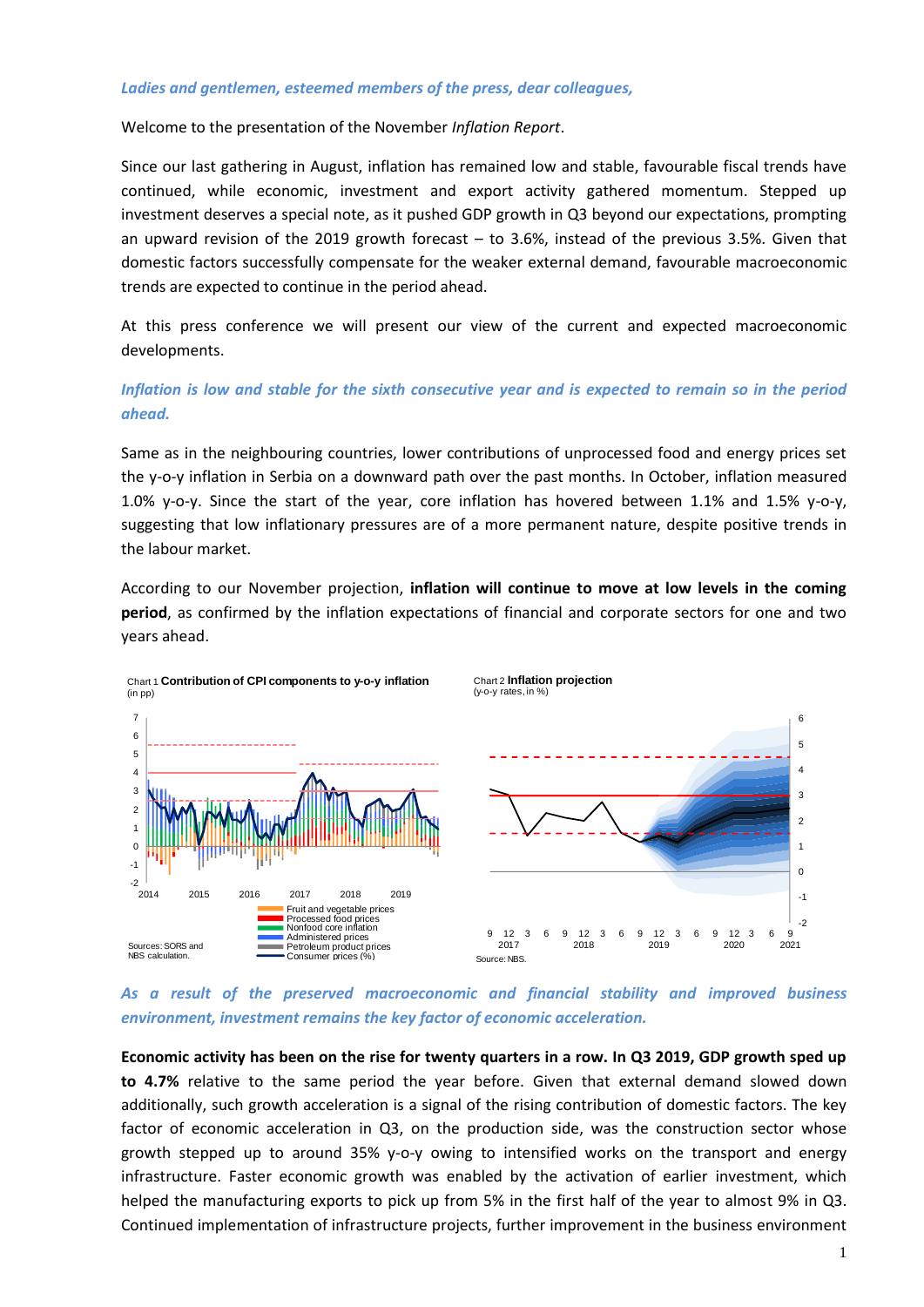and favourable terms of financing gave an additional impetus to vigorous economic growth. Improvement in the business environment is also confirmed by Serbia's progress on the World Bank's latest Doing Business list, by four notches, to the  $44<sup>th</sup>$  position among 190 countries.

In view of the results achieved, we have revised our GDP growth forecast for this year from 3.5% to 3.6%, though there is a realistic possibility that growth might turn out even higher. Growth is expected to pick up further to around 4% in 2020 and maintain similar dynamics in the medium term, driven by investment, exports and sustainably rising personal consumption.

Consumption growth is also aided by the higher employment, owing to which the unemployment rate dropped to 10.3%, according to the latest available data. Taking into account the upward trend in labour market participation, the data on formal employment gains, good agricultural season and robust construction growth, we estimate that in Q3 the unemployment rate could edge down to a single-digit level.



#### *Exports have stepped up, despite slackening external demand. Capital inflows to Serbia remain high.*

In the first nine months of 2019, Serbia's goods and services exports went up by 10.9%, аnd those destined to the EU by 10.6% compared to the same period last year. Thus, **the overall export growth rate stepped up compared to 2018, coming close to the import growth rate** (11.6% y-o-y). Import

dynamics is determined primarily by the investment cycle at home and the consequently higher needs for equipment and intermediate goods, which is connected with the high FDI inflow and partly also fuelled by the rising consumer demand. On those grounds, the current account deficit will expand in the



Sources: European Commission, SORS and NBS.

\* Core exports are total exports excluding exports of agricultural products, base metals, motor vehicles, petroleum products and electricity.



\* Agriculture, industry, mining, transportation, catering.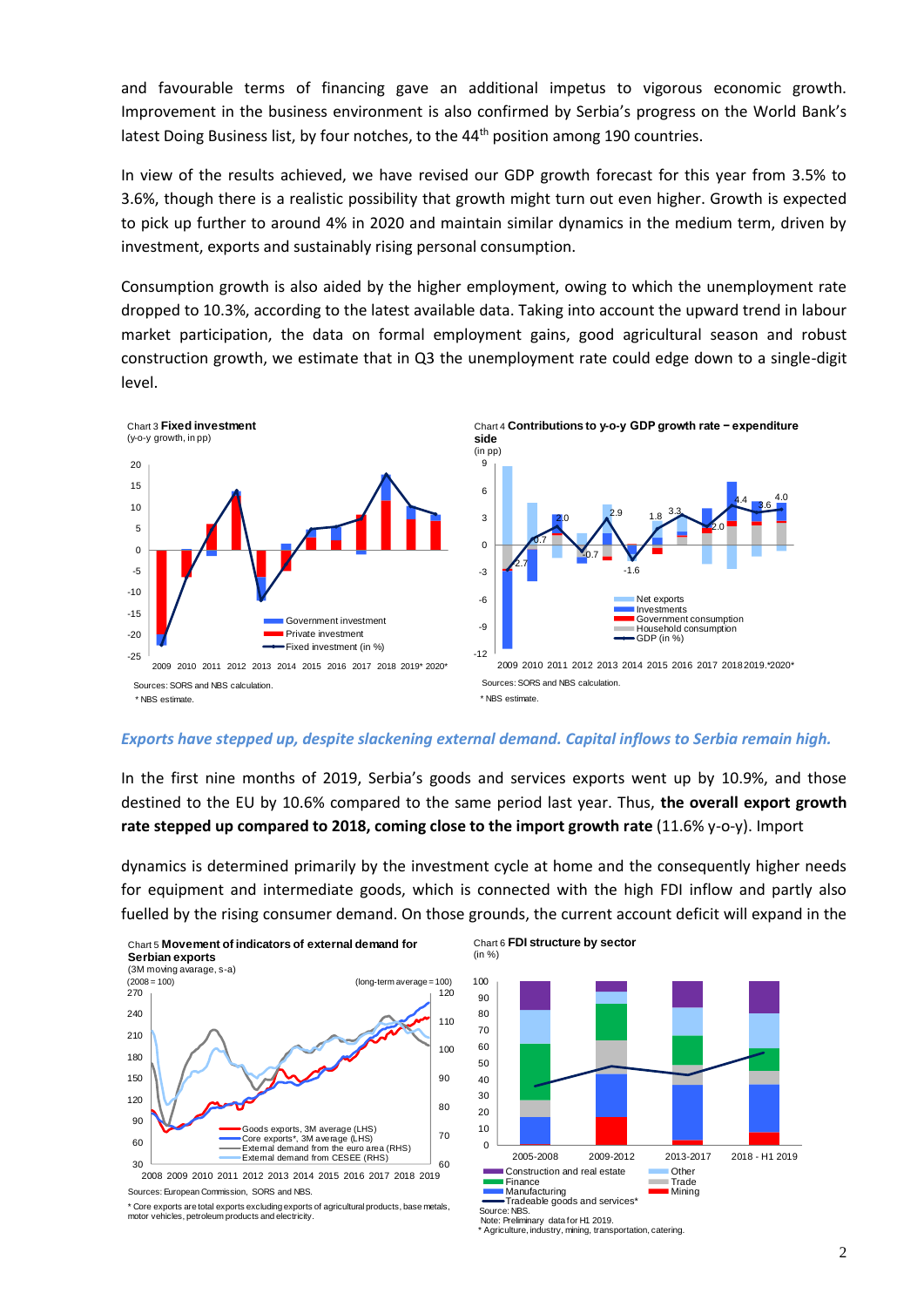short run, but given that the imported equipment continuously increases export capacities of the Serbian economy, it is reasonable to expect that the deficit will decrease in the medium-run. **Since the start of the year FDI inflow has reached EUR 2.9 bn, covering, in net amount, the current account deficit for the fifth year in a row.** Together with reduced internal and external imbalances, FX reserves, which reached the record EUR 13.5 bn at end-October, have additionally increased the resilience of our economy to potential adverse developments in the international environment.

## *Favourable macroeconomic landscape is crowned by the elimination of fiscal imbalances, thanks to the full coordination of monetary and fiscal policy measures.*

# **As the previous two years, 2019 has seen a fiscal surplus which on consolidated level reached 0.9% of GDP concluding with September. Central government public debt was reduced additionally, to 52.0% of GDP at end-September.**

It is important to note that these results have been achieved in conditions of significantly higher government capital expenditure, as well as increased outlays for wages and pensions, which contribute to economic growth while causing no major inflationary pressures. General government deficit planned for this year is 0.5% of GDP, which is also a medium-term target that will keep the public debt-to-GDP ratio on a downward path. No less importantly, the currency and refinancing risks are also reduced, supported by the last week's successful reissue of the ten-year eurobond in the international financial market. The bond was sold at the lowest rate of return so far  $-1.25%$ , which are the terms enjoyed by countries with investment grade rating. The funds raised are intended exclusively for the repayment of the earlier expensive dollar debt, which means that this issue does not increase public debt, while it does cut down interest expenses.



## *By lowering the policy rate, we have provided further support to credit and economic activity.*

Additionally weakened inflationary pressures, reduced internal and external imbalances and the consequently strengthened resilience of our economy to potential negative impacts from the international environment, as well as the favourable macroeconomic outlook, have created room for further monetary policy easing. **In November, the key policy rate was again cut by 25 basis points, to 2.25%.** Apart from domestic factors, this decision was also motivated by the monetary policy accommodation of leading central banks, against the background of a slowdown in global trade and economic growth. We expect that the NBS's monetary policy easing will, as so far, lead to a fall in interest rates in the money and credit markets.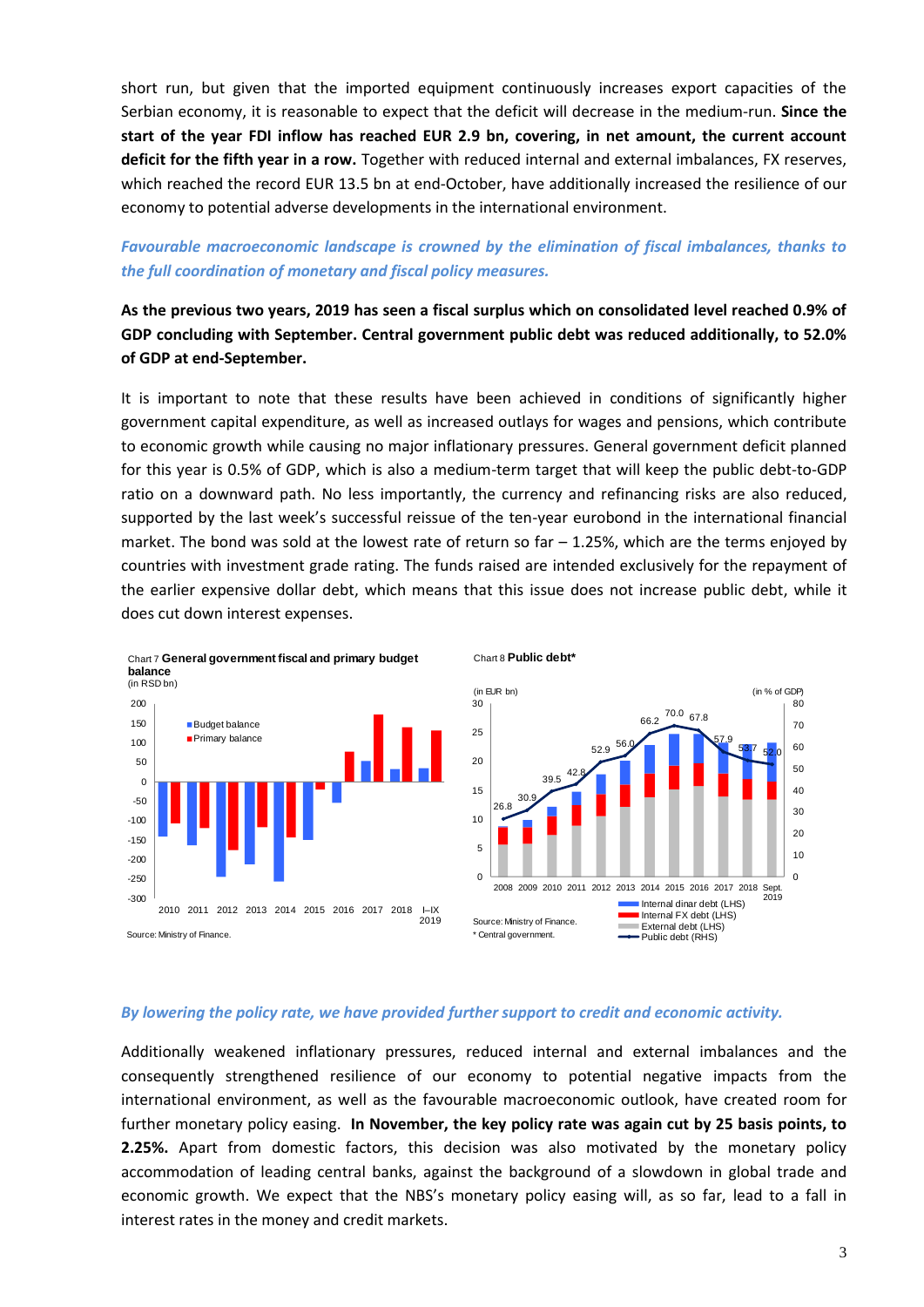Chart 9 **Interest rates on new dinar loans**  (weighted average values, p.a., in %)





\* Excluding revolving loans, current account overdrafts and credit card debt.

#### *Strong credit growth at favourable conditions gives significant support to economic growth.*

**Favourable financial conditions in the domestic market are also evidenced by the lending interest rates, which in the dinar market fully mirrored the NBS's monetary policy easing. As for the euroindexed loans, favourable terms of financing were supported by the lower interest rates in the European money market and, to a greater extent, also by the decline in Serbia's risk premium.** What I want to emphasize particularly is that Serbia's risk premium is now among the lowest in the region and that its sharp fall was largely driven by domestic factors. In the past months, the risk premium dropped several times, to even below 50 basis points, while on 12 November it touched its lowest value of 34 basis points. I would further like to point out that Serbia is only a step away from investment grade, characteristic of economies offering high security of investment, which not only confirms the economic progress and the results achieved, but also contributes to further improvement of financing and investment conditions in Serbia.

A decrease in interest rates, coupled with economic growth and positive trends in the labour market, gives rise to lending. The structure of lending is favourable in terms of support to sustainable economic growth, as evidenced by a significant rise in corporate investment loans and a rebound in household housing loans, with a mild deceleration in the growth of loans intended for consumption. While lending has recorded two-digit y-o-y growth rates, loans have a stable share in GDP, posing no risk to either price or financial stability. The reduction in the share of NPLs in total loans to 4.7% has created room for further credit growth and at the same time reinforced financial stability.